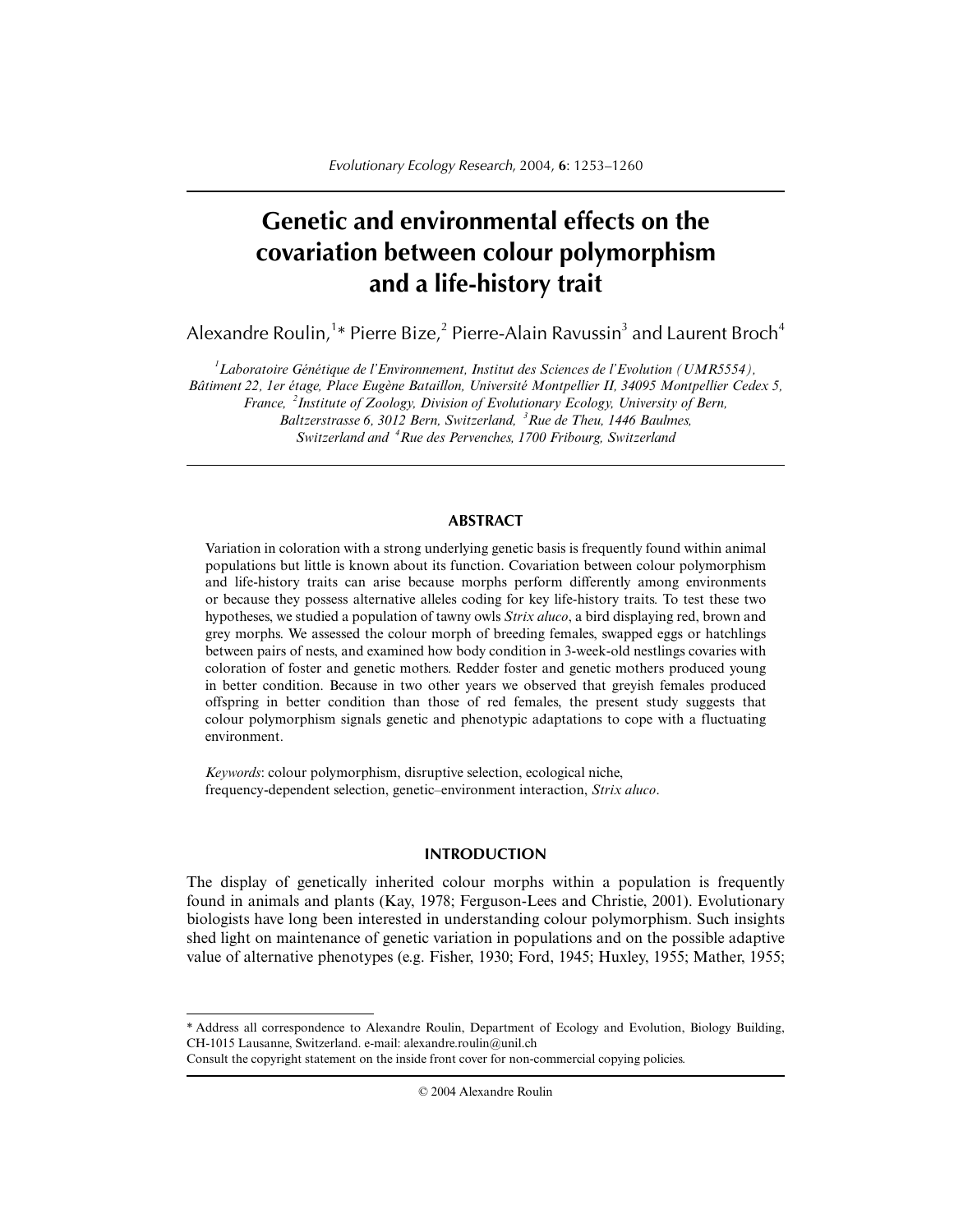#### 1254 Roulin *et al.*

O'Donald, 1983). Some notable failures to find adaptive benefits of colour polymorphism in the past (e.g. Cooke *et al.*, 1995) have led to scepticism that most polymorphisms are adaptive. However, several key studies have shown that colour polymorphism is not neutral with respect to life-history components (for example, see reviews in Jones *et al.*, 1977; Hoffman and Blouin, 2000; Roulin, 2004). For example, in birds, reproductive success, survival prospects, physiology and behaviour are morph-dependent. Furthermore, the sign and magnitude of these relationships can vary both spatially and temporally (Roulin, 2004), suggesting that colour polymorphism is under disruptive selection with each morph being adapted to specific environmental factors that can fluctuate over time and space (Losey *et al.*, 1997; Skúlason and Smith, 1995). In many species, colour morphs can therefore be viewed as adaptations to cope with specific ecological factors.

Two mutually non-exclusive mechanisms can explain how covariation between colour polymorphism and life-history traits can arise. First, coloration may play a direct role in the display of a particular adaptation, and hence be naturally selected. For example, pale and melanistic morphs may absorb varying amounts of solar radiation (Berry and Willmer, 1986) or be cryptic in different habitats (Greco and Kevan, 1999). Therefore, whatever the offspring coloration, young raised by parents of the selectively favoured morph should receive more food, and thus be in better condition than young raised by parents of the morph that is selected against (phenotypic effect). In this first scenario, such covariation is therefore environmentally mediated. Secondly, coloration may play an indirect role in the expression of a given adaptation if differently coloured individuals vary at key genes that determine performance under specific environmental conditions (genotypic effect). Such a situation may arise when genes responsible for variation in coloration and important life-history traits are located close on the same chromosome, when they are located on different chromosomes that are inherited not independently from each other (i.e. non-random pairing with respect to these two traits), or when coloration is coded by genes having pleiotropic effects on life-history traits. As a consequence, differently coloured individuals may be adapted to alternative environmental conditions as demonstrated in several organisms (Brodie, 1989; Armbruster, 2002; Forsman *et al.*, 2002; Ahnesjö and Forsman, 2003). In this second scenario, therefore, covariation between colour polymorphism and life-history traits has a genetic basis, and colour polymorphism may evolve or be maintained as a correlated response to selection exerted on the genetically correlated life-history traits. The existence of such a genetic correlation ensures that colour polymorphism signals individual quality, and may explain why conspecifics assess each others' colour morph in social and sexual interactions (Roulin, 2004).

Using the tawny owl (*Strix aluco*) as a model organism, our aim was to determine whether covariation between colour polymorphism and life-history traits has a phenotypic and/or a genotypic basis. This nocturnal bird of prey is ideal because individuals belonging to the same population display one of several morphs, and because female morphs were observed to produce offspring in different condition in different years (Roulin *et al.*, 2003a). To test experimentally whether the covariation between mother colour polymorphism and offspring body condition is environmentally mediated or genetically determined, we performed a cross-fostering experiment. For this purpose, we assessed mother colour morph, swapped eggs or hatchlings between pairs of nests, and then weighed cross-fostered offspring at fledging. The hypothesis of an environmental determination of the covariation between mother colour polymorphism and offspring condition predicts a correlation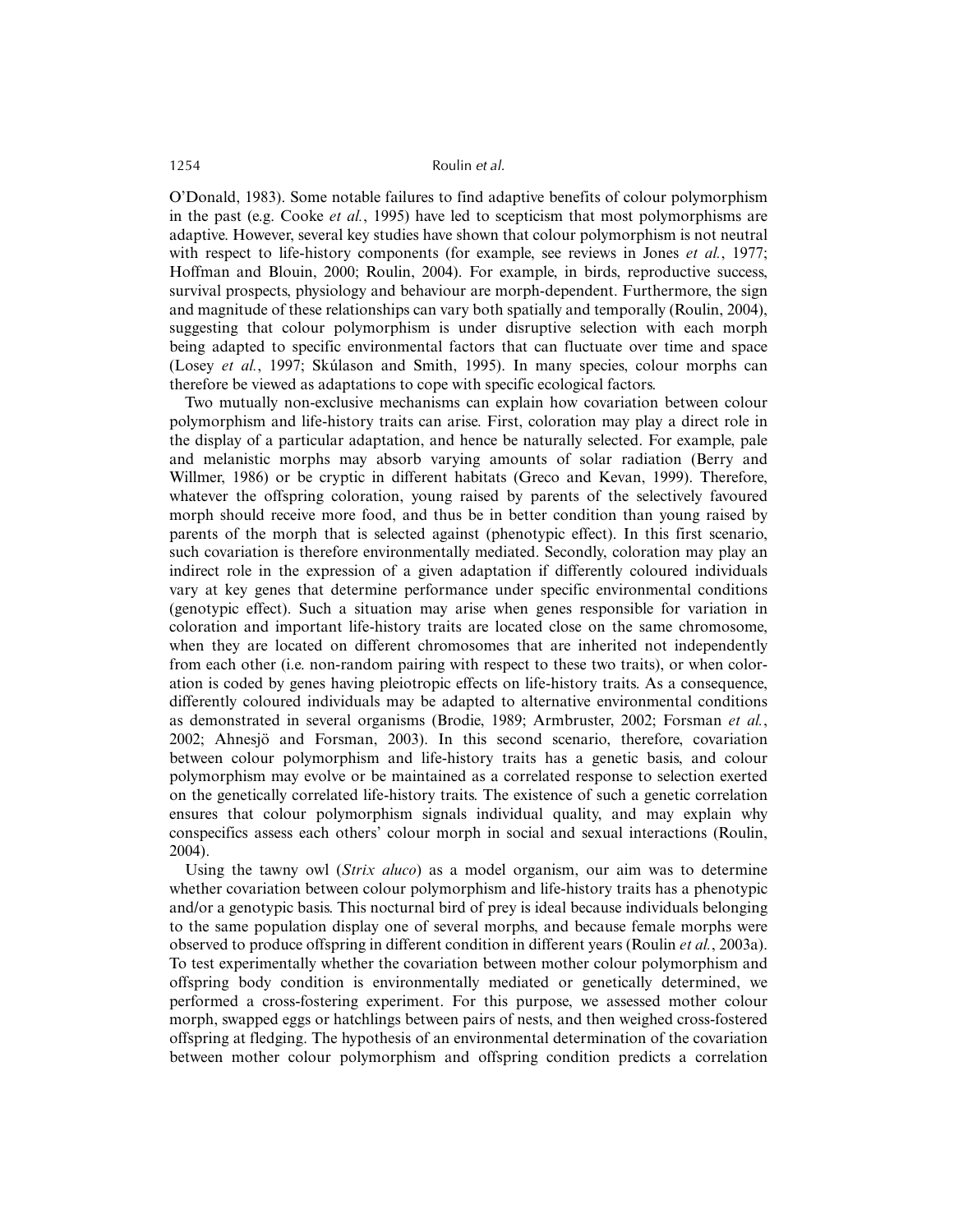between body condition of cross-fostered offspring and colour morph of the foster mother. The hypothesis of a genetic basis predicts a similar correlation but with colour morph of the genetic mother.

### **MATERIALS AND METHODS**

#### **The study organism**

The tawny owl is monogamous, highly philopatric and can live for more than 20 years. It is relatively large, with individuals weighing between 335 and 780 g, females being heavier than males (Baudvin and Dessolin, 1992). This bird preys upon a large number of animals, including mammals, birds, frogs and reptiles. Although it can breed in a variety of sites, it is mainly found in forests where it breeds in tree holes and sometimes in the abandoned nests of raptors and crows. Reproduction takes place between January and May, with brood size ranging between one and seven nestlings. Only the female incubates the clutch, and half way through the nestling period she starts to help her partner collect food for the offspring. Nestlings abandon their nest before being able to fly, at an age of 25–30 days. The back and ventral body sides of owls vary in coloration from red to grey, a variation that can be easily classified into colour morphs. This trait is not sexually dimorphic (Baudvin and Dessolin, 1992; Galeotti and Cesaris, 1996) and pairing with respect to colour morph is not assortative (Roulin *et al.*, 2003a). Observations made in Switzerland showed that colour polymorphism is not neutral with respect to life-history components. Although greyer females had shorter tarsi, they produced heavier offspring in two out of three years, and over 14 years the proportion of all breeding females that were reddish-brown was greater in years when the breeding density was lower. Capture–recapture analyses showed that the latter result is explained by the fact that greyish females bred less often than red ones, although their survival probability was similar (Roulin *et al.*, 2003a). The finding that in Italy grey individuals suffered a higher mortality in warm/dry years, whereas red owls were found dead more often in cold/wet years (Galeotti and Cesaris, 1996), confirms that colour polymorphism is associated with life-history strategies. Furthermore, in the same Italian population red owls hosted more endoparasites than grey owls, and with respect to coloration birds were not distributed among forests at random (Galeotti and Sacchi, 2003).

#### **Experimental procedure**

The study was carried out in western Switzerland using 18 nests. We controlled nestboxes to record clutch size (mean  $= 3.4$ ; range  $= 2-5$ ), egg volume using the formula length  $\times$  breath<sup>2</sup>  $\Pi/6$  (mean = 39.25 cm<sup>3</sup>; range = 29.21–39.25 cm<sup>3</sup>), hatching date (mean = 6 April; range = 21 March to 25 April) and to capture breeding females. One of us classified them in one of five colour morphs  $(1 = red, 2 = red-brown, 3 = brown, 4 = brown-grey,$  $5 = \text{grey}$ ). In total, we had a sample of two red, six red-brown, four brown, four brown-grey and two grey females. To assess the reliability of our scoring system, we recaptured 16 females one week later. A repeatability analysis (one-way ANOVA, repeatability =  $0.87$ ,  $F_{17,16} = 14.98$ ,  $P < 0.0001$ ) shows that the assessment of colour morph is reliable, as already shown in an earlier study (Roulin *et al.*, 2003a). We weighed each female to the nearest gram, and measured the length of one wing, one tarsus and central tail feather to the nearest millimetre. In this sample, none of these traits were correlated with female colour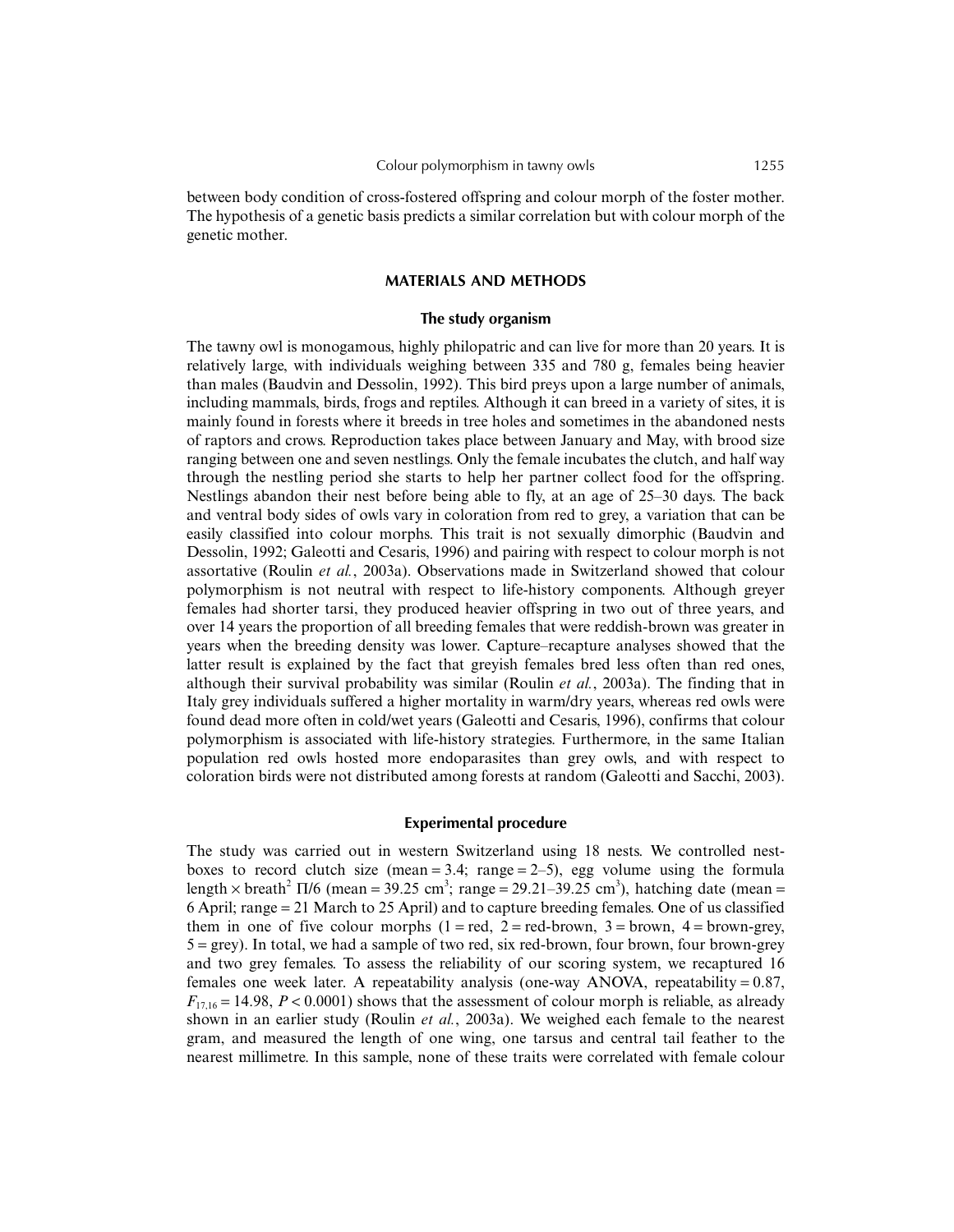1256 Roulin *et al.*

morph (Pearson correlations, *P*-values > 0.33). Female colour morph was also not significantly associated with hatching date  $(r = -0.26, n = 18, P = 0.30)$ , clutch size  $(r = 0.20, r = 0.20)$  $n = 18$ ,  $P = 0.44$ ) and mean egg volume ( $r = 0.03$ ,  $n = 18$ ,  $P = 0.91$ ). Males were not in the nest when we captured females, and hence we could not investigate the relationship between nestling body condition and colour morph of genetic and foster fathers. Even though among owls males provide most prey items to their brood, we had already showed that female colour morph is related to major life-history traits (Roulin *et al.*, 2003a), justifying the present study on female colour polymorphism.

We matched the 18 nests in nine pairs with the criteria that nests of a pair had a similar hatching date  $(r = 0.95, n = 9, P = 0.0001)$  and clutch size  $(r = 0.71, n = 9, P = 0.033)$ . We cross-fostered all eggs (*n* = 6 nests) or newly hatched chicks (*n* = 12 nests) between pairs of nests. A blood sample was taken from each nestling to identify gender using blood cell DNA. Foster and genetic mothers did not resemble each other with respect to colour morph  $(r = -0.13, n = 9, P = 0.75$ ; Fig. 1). Proportion of male offspring (i.e. sex ratio) was not significantly associated with colour morph of foster  $(r = -0.04, n = 17, P = 0.87)$  or genetic mothers  $(r = 0.05, n = 17, P = 0.84)$ . Brood size at hatching was also not significantly associated with colour morph of foster mother  $(r = 0.40, n = 18, P = 0.10)$ . When nestlings were on average 22 days of age (range  $= 17-30$ ), one of us weighed them to the nearest gram, and measured wing length to the nearest millimetre and tarsus length to the nearest 0.1 mm. We calculated an index of nestling body condition as the residuals extracted from a four-way ANOVA with nestling body mass as the dependent variable, and with nestling wing length  $(F_{1,41} = 0.75, P = 0.39, \beta = 0.16)$ , tarsus length  $(F_{1,41} = 12.88, P < 0.0001,$  $β = 0.64$ ), hour of the day when nestlings were weighed ( $F_{1,41} = 8.65$ ,  $P = 0.005$ ,  $β = -0.19$ ) and sex  $(F_{1,41} = 26.20, P < 0.0001, \beta = -0.29)$  as four independent variables. We introduced wing length into the model because this trait is closely associated with nestling age. Relationships between nestling body mass and both wing and tarsus length were linear (data not shown). To avoid pseudo-replication, for each nest we computed a mean residual value, denoted 'nestling body condition', that we used in the statistical analyses.



**Fig. 1.** Relationship between colour morph of genetic and foster mothers. For example, eggs of a grey female (colour score 5) were exchanged with those of a brown female (colour score 3).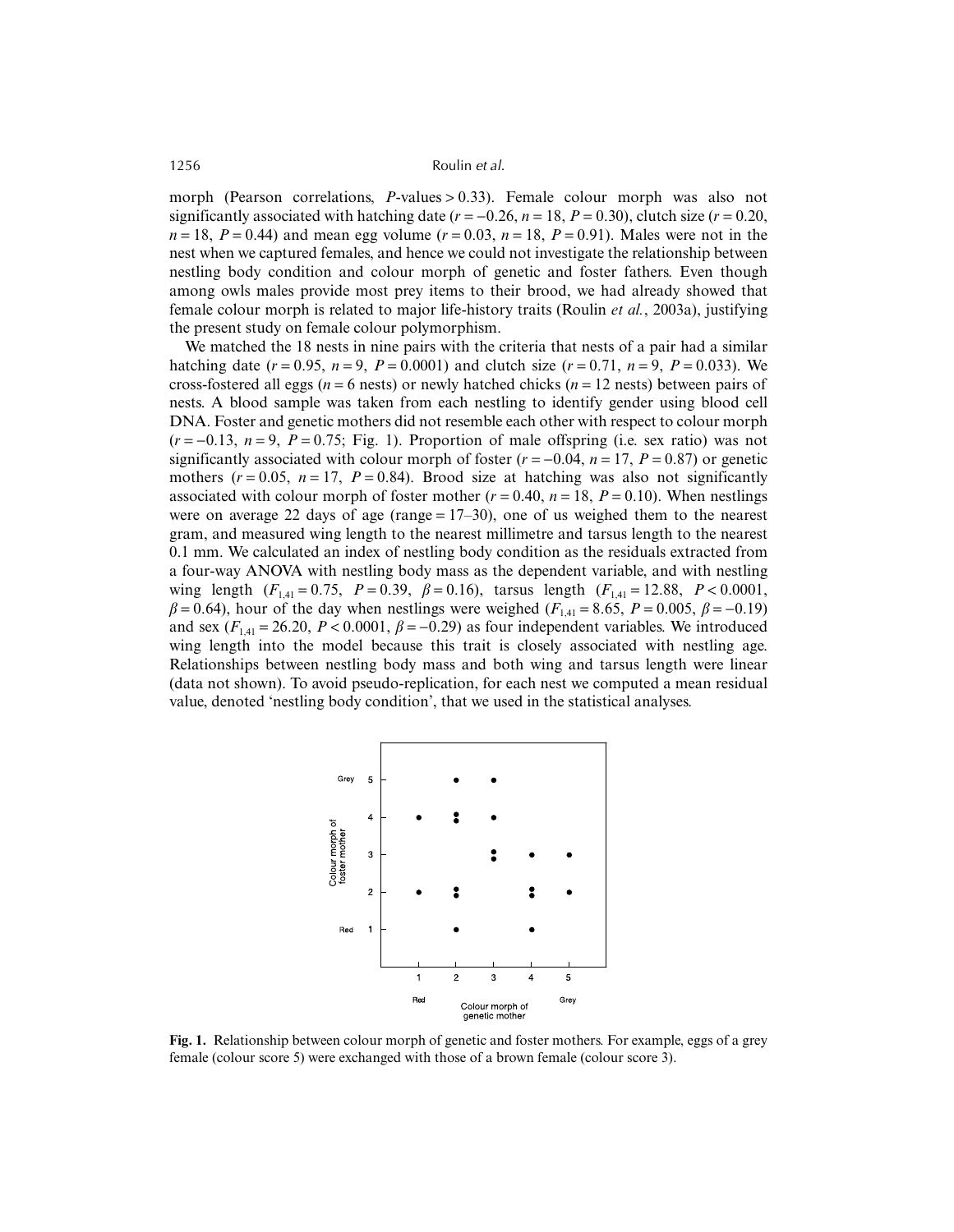#### **Statistical analysis**

For unknown reasons, one nest was abandoned a couple of days after eggs were crossfostered. The sample size is therefore 17 experimental nests. Statistical tests are two-tailed and *P*-values less than 0.05 are considered significant.

#### **RESULTS**

In a multiple linear regression analysis, nestling body condition was negatively associated with colour morph of both foster ( $F_{1,14} = 7.69$ ,  $P = 0.015$ ,  $\beta = -0.53$ ) and genetic mothers  $(F_{1,14} = 9.64, P = 0.008, \beta = -0.60)$ . Redder foster and genetic mothers produced heavier offspring than greyish mothers (Fig. 2). Inclusion of number of hatchlings in the foster nest  $(F_{1,12} = 1.63, P = 0.23)$  and mean volume of eggs out of which nestlings hatched  $(F_{1,12} = 1.81,$  $P = 0.20$ ) did not modify the results, with the effect of colour morph of foster ( $F_{1,12} = 4.91$ , *P* = 0.047,  $\beta$  = −0.54) and genetic mothers ( $F_{1,12}$  = 10.71, *P* = 0.007,  $\beta$  = −0.78) on nestling body condition remaining significant.

## **DISCUSSION**

In a previous study, greyish mothers produced heavier offspring in two out of three years but skipped reproduction more often than red individuals (Roulin *et al.*, 2003a). One interpretation of this result is that grey individuals breed less often but equalize fitness with red conspecifics by investing more effort in reproduction. The results of the present study



**Fig. 2.** Relationship between residual nestling body condition and colour morph of foster mother (a) and genetic mother (b). For (a), residuals were extracted from an ANOVA with nestling body condition as the dependent variable and colour morph of genetic mother as the independent variable. For (b), the independent variable was the colour morph of foster mother. Regression lines are shown.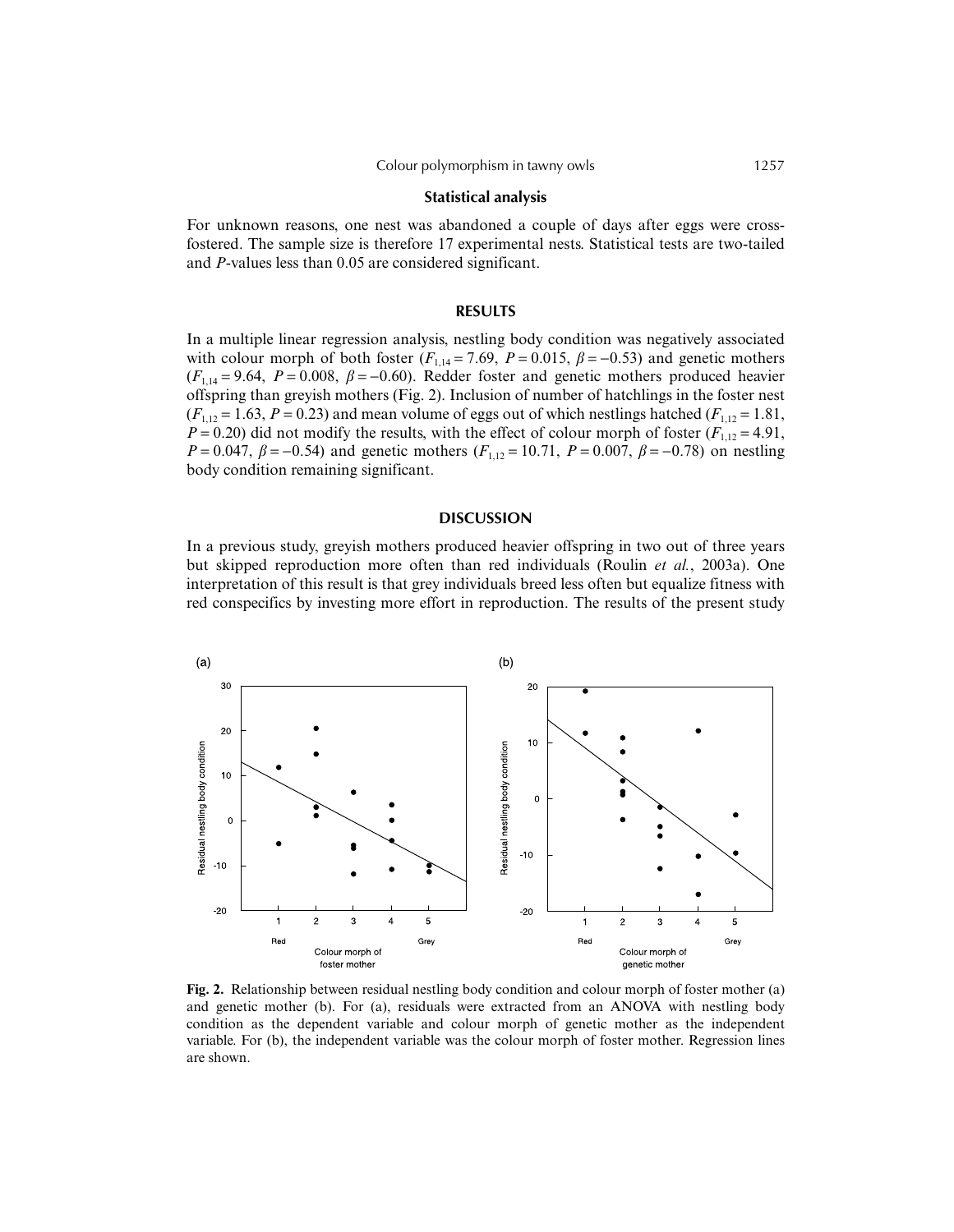#### 1258 Roulin *et al.*

are also consistent with the alternative hypothesis that the magnitude and sign of the covariation between offspring body condition and female colour morph can vary temporally and spatially depending on prevailing environmental conditions. Apparently, conditions met in 2003 were particularly favourable to red individuals, whereas grey birds appeared to be penalized. A similar situation was also observed in the barn owl *Tyto alba*, in which the covariation between nestling body condition and a genetically inherited plumage trait displayed by their mother (i.e. the proportion of the plumage surface covered by black spots, so-called plumage spottiness) varied from one year to the next. In years when broods were larger, lightly spotted mothers produced offspring that were in better condition than the ones of heavily spotted mothers (Roulin *et al.*, 2003b). Therefore, annual variation in the relationship between offspring body condition and colour polymorphism may be a general phenomenon as suggested by a recent review (Roulin, 2004). A major issue is now to determine the key environmental factors that determine sign and magnitude of such covariation. This will shed light on the mechanism that maintains genetic variation in colour polymorphism.

The cross-fostering experiment showed that nestling body condition was associated with coloration of their genetic mother. This suggests that differently coloured females pass on to their offspring different genes that influence major life-history components such as body condition. Alternatively, red and grey females may devote to their eggs different amounts of nutrients or hormones that influence the development of young (maternal effect). However, the absence of a significant effect of egg volume on nestling body condition is not consistent with the hypothesis of a role of maternal effect. The cross-fostering experiment also demonstrated that nestling body condition is sensitive to the colour morph of their foster mother. Two hypotheses can account for this relationship. First, in 2003 a red coloration may have facilitated foraging if, for instance, this coloration was particularly cryptic to prey species that were abundant that year. Alternatively, differently coloured females may occupy different habitats, and in 2003 redder individuals exploited habitats of higher quality. This is a plausible hypothesis because tawny owls are not randomly distributed among habitats with respect to colour morph (Galeotti and Sacchi, 2003). Secondly, red females may possess genes that were beneficial to them in 2003, allowing them to produce high-quality offspring.

Two general conclusions drawn from the present study are particularly likely to interest evolutionary ecologists. First, to our knowledge this is the first study to show that coloration of both foster and genetic mothers is associated to a similar extent with an important life-history component, namely nestling body condition. Therefore, the covariation between colour polymorphism and life-history traits can have both a phenotypic and genotypic basis. Secondly, in the tawny owl, the sign and magnitude of the covariation between nestling body condition and female colour morph varies between years (present study versus Roulin *et al.*, 2003a). This is an important finding because it contradicts theoretical models suggesting only a minor role of temporal fluctuation in selection regimes in the maintenance of genetic polymorphism (Hedrick, 1986; Barton and Turelli, 1989; but see Ellner and Hairston, 1994). Hence, our empirical study (see also Roulin *et al.*, 2003a) indicates that more emphasis should be placed on the importance of temporal variation in ecological factors in the maintenance of colour polymorphism and, more generally, in the maintenance of genetic variation (Suiter *et al.*, 2003).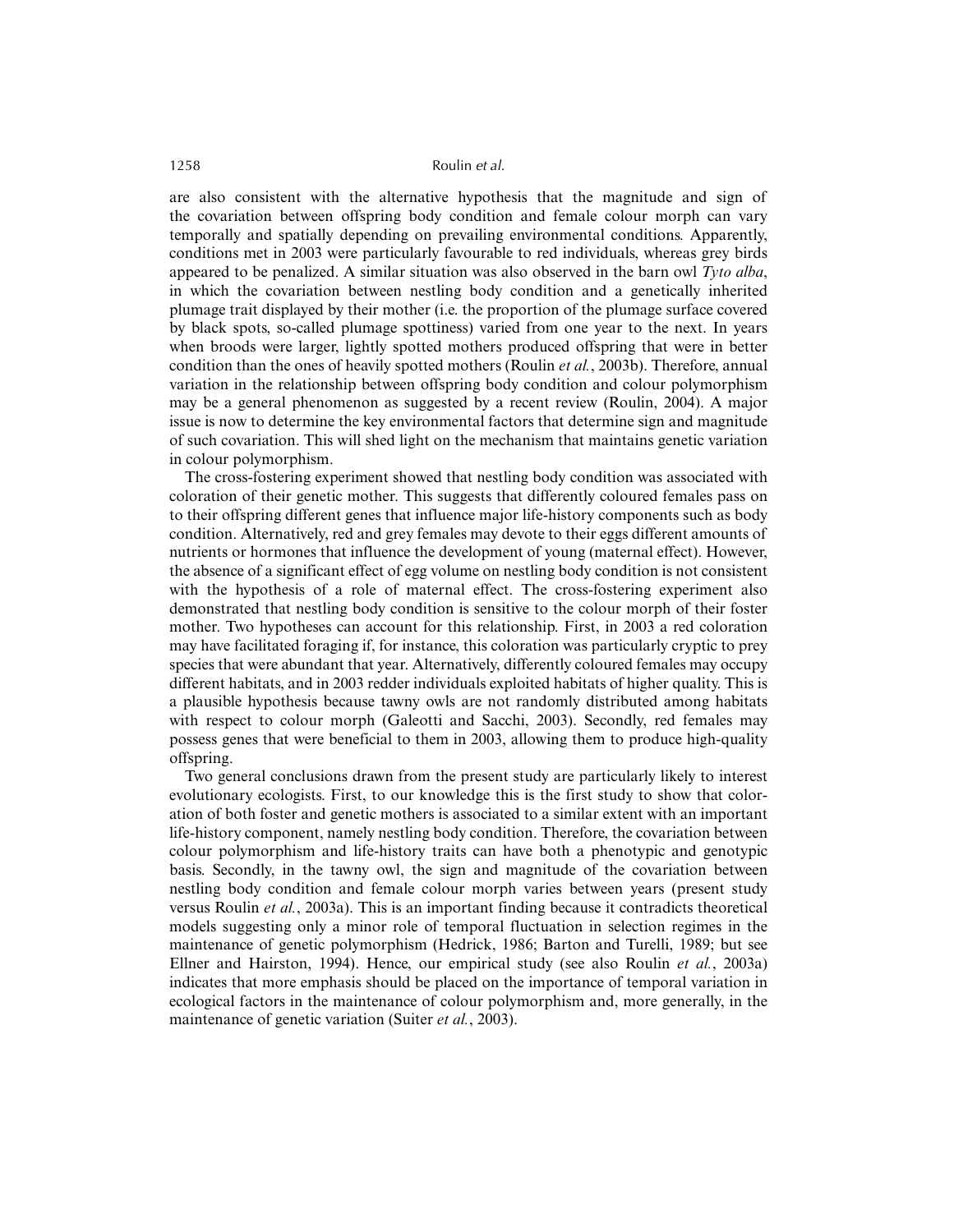#### **ACKNOWLEDGEMENTS**

This project was financed by the Swiss National Science Foundation (grant #823A-064719 to A. Roulin) and the Hilfsfond of the Swiss Ornithological Institute of Sempach. The experiments were carried out under the legal authorization of the 'Service vétérinaire du canton de Vaud, #1508'. The comments of Blandine Doligez and an anonymous referee helped to improve a previous draft of the manuscript.

#### **REFERENCES**

- Ahnesjö, J. and Forsman, A. 2003. Correlated evolution of colour pattern and body size in polymorphic pygmy grasshoppers, *Tetrix undulata. J. Evol. Biol.*, **16**: 1308–1318.
- Armbruster, W.S. 2002. Can indirect selection and genetic context contribute to trait diversification? A transition-probability study of blossom-colour evolution in two genera. *J. Evol. Biol.*, **15**: 468–486.
- Barton, N.H. and Turelli, M. 1989. Evolutionary quantitative genetics: how little do we know. *Ann. Rev. Genet.*, **23**: 337–370.
- Baudvin, H. and Dessolin, J.L. 1992. Analyse de la morphométrie de la chouette hulotte *Strix aluco* en Bourgogne. *Alauda*, **60**: 93–104.
- Berry, A.J. and Willmer, P.G. 1986. Temperature and the colour polymorphism of *Philaenus spumarius* (Homoptera: Aphrophoridae). *Ecol. Entomol.*, **11**: 251–259.
- Brodie, E.D. III. 1989. Genetic correlation between morphology and antipredator behaviour in natural populations of the garter snake *Thamnophis ordinoides*. *Nature*, **342**: 542–543.
- Cooke, F., Rockwell, R.F. and Lank, D.B. 1995. *The Snow Geese of La Pérouse Bay: Natural Selection in the Wild*. Oxford: Oxford University Press.
- Ellner, S. and Hairston, N.G. 1994. Role of overlapping generations in maintaining genetic variation in a fluctuating environment. *Am. Nat.*, **143**: 403–417.
- Ferguson-Lees, J. and Christie, D.A. 2001. *Raptors of the World*. London: Helm Identification Guides.
- Fisher, R.A. 1930. *The Genetical Theory of Natural Selection*. Oxford: Clarendon Press.
- Ford, E.B. 1945. Polymorphism. *Biol. Rev.*, **20**: 73–88.
- Forsman, A., Ringblom, K., Civantos, E. and Ahnesjö, J. 2002. Coevolution of color pattern and thermoregulatory behavior in polymorphic pygmy grasshoppers *Tetrix undulata*. *Evolution*, **56**: 349–360.
- Galeotti, P. and Cesaris, C. 1996. Rufous and grey colour morphs in the Italian tawny owl: geographical and environmental influences. *J. Avian Biol.*, **27**: 15–20.
- Galeotti, P. and Sacchi, R. 2003. Differential parasitaemia in the tawny owl (*Strix aluco*): effects of colour morph and habitat. *J. Zool.* (*Lond.*), **261**: 91–99.
- Greco, C.F. and Kevan, P.G. 1999. Polyethism in foraging in a polymorphic predator, *Enoplognatha ovata* (Araneae: Theridiidae): a case for balance. *Can. Entomol.*, **131**: 259–268.
- Hedrick, P.W. 1986. Genetic polymorphism in heterogenous environments: a decade later. *Annu. Rev. Ecol. Syst.*, **17**: 535–566.
- Hoffman, E.A. and Blouin, M.S. 2000. A review of colour and pattern polymorphisms in anurans. *Biol. J. Linn. Soc.*, **70**: 633–665.
- Huxley, J.S. 1955. Morphism in birds. In *Proceedings of the 6th International Ornithological Congress* (A. Portmann and E. Sutter, eds.), pp. 309–328. Basel: Birkhäuser.
- Jones, J.S., Leith, B.H. and Rawlings, P. 1977. Polymorphism in *Cepaea*: a problem with too many solutions? *Annu. Rev. Ecol. Syst.*, **8**: 109–143.
- Kay, Q.O.N. 1978. The role of preferential and assortative pollination in the maintenance of flower colour polymorphisms. In *The Pollination of Flowers by Insects* (A.J. Richard, ed.), pp. 175–190. New York: Academic Press.